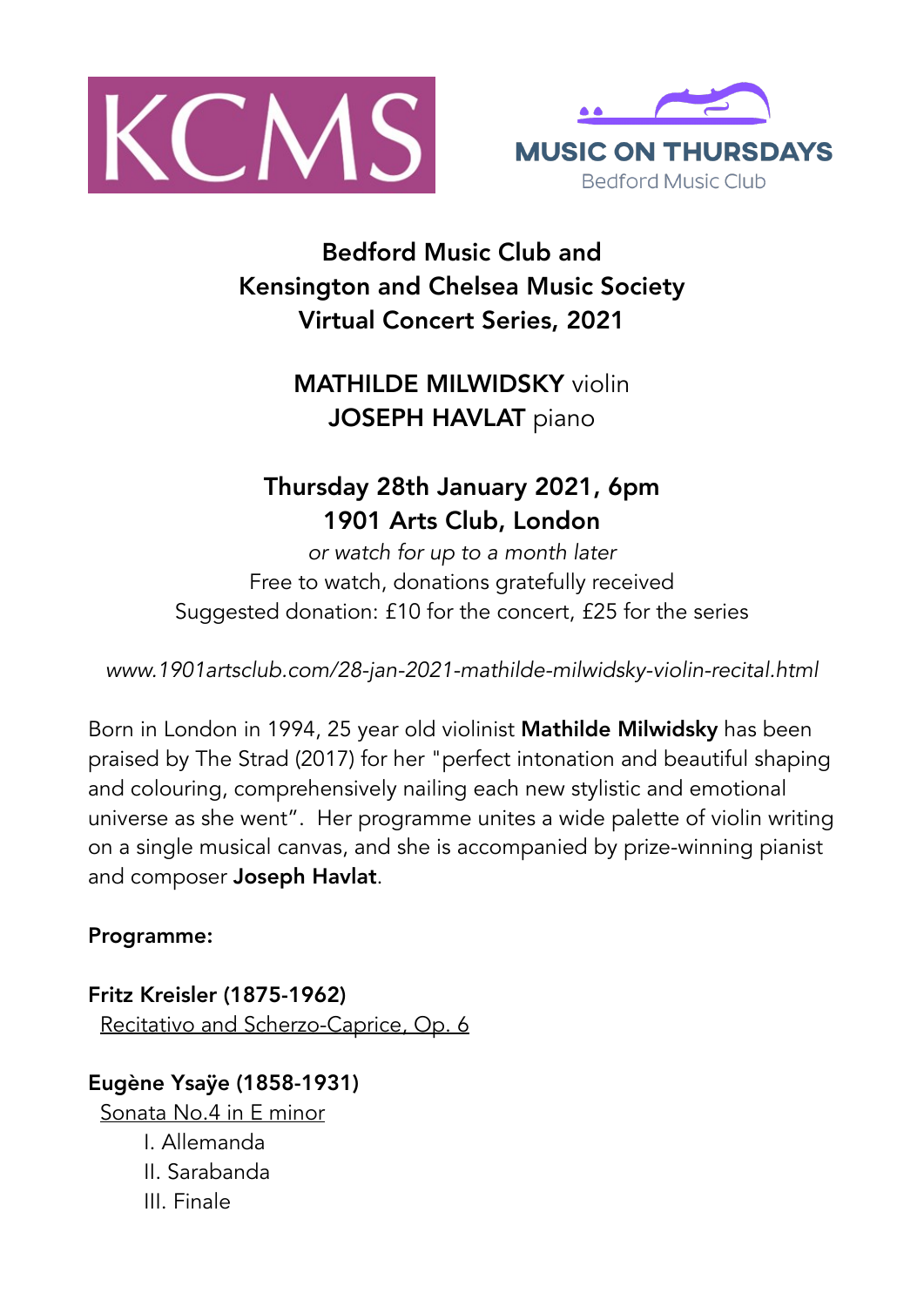#### Ludwig van Beethoven (1770-1827)

[Sonata in D major, Op.12, No.1](https://www.allmusic.com/composition/sonata-for-violin-piano-no-1-in-d-major-op-12-1-mc0002451670)

I. Allegro con brio

II. Tema con variazioni

III. Rondo

#### Henryk Wieniawski (1835-1880)

[Fantasie brillante on Themes from Gounod's Faust, Op. 20](https://www.allmusic.com/composition/fantaisie-brillante-on-themes-from-gounods-faust-for-violin-orchestra-op-20-mc0002376299)

#### Biographies:

#### Mathilde Milwidsky

Born in London in 1994, 25 year old violinist Mathilde Milwidsky has been praised by The Strad (2017) for her "perfect intonation and beautiful shaping and colouring, comprehensively nailing each new stylistic and emotional universe as she went" as well as by the Ostfriesen Zeitung (2018) – "Milwidsky showed in the interplay with the pianist Thomas Hoppe a unique, rarely heard musical experience... that was sensational". She has performed as a soloist at venues in the UK such as the Royal Festival Hall, the Wigmore Hall, Kings Place, St John's Smith Square, Cadogan Hall and the Royal Albert Hall as well as across Europe in Finland, Holland, Belgium, Switzerland, Greece, Spain, Ireland and Sweden. Recent live broadcasts include BBC Radio 3 'In Tune', BBC Radio 4, Radio Swiss Classic, Classic FM and the BBC One Show.

Mathilde's debut CD for Toccata Classics with pianist Sam Haywood, comprising the world premiere of the three Sonatas for Violin and Piano by Agnes Zimmermann, was released in 2020 and has received widespread acclaim - "London-born violinist Mathilde Milwidsky is simply terrific, her tone, technique, and temperament the ideal mix and balance for these works. Five stars: I'd give it 10 if I could. This is one of those once-in-adecade or more discoveries". (Fanfare Magazine, US).

Mathilde was the sole British violinist to be selected for the 2019 Queen Elisabeth Violin Competition in Brussels and recently won 3rd Prize at the Windsor Festival International String Competition 2019. In 2020 she was a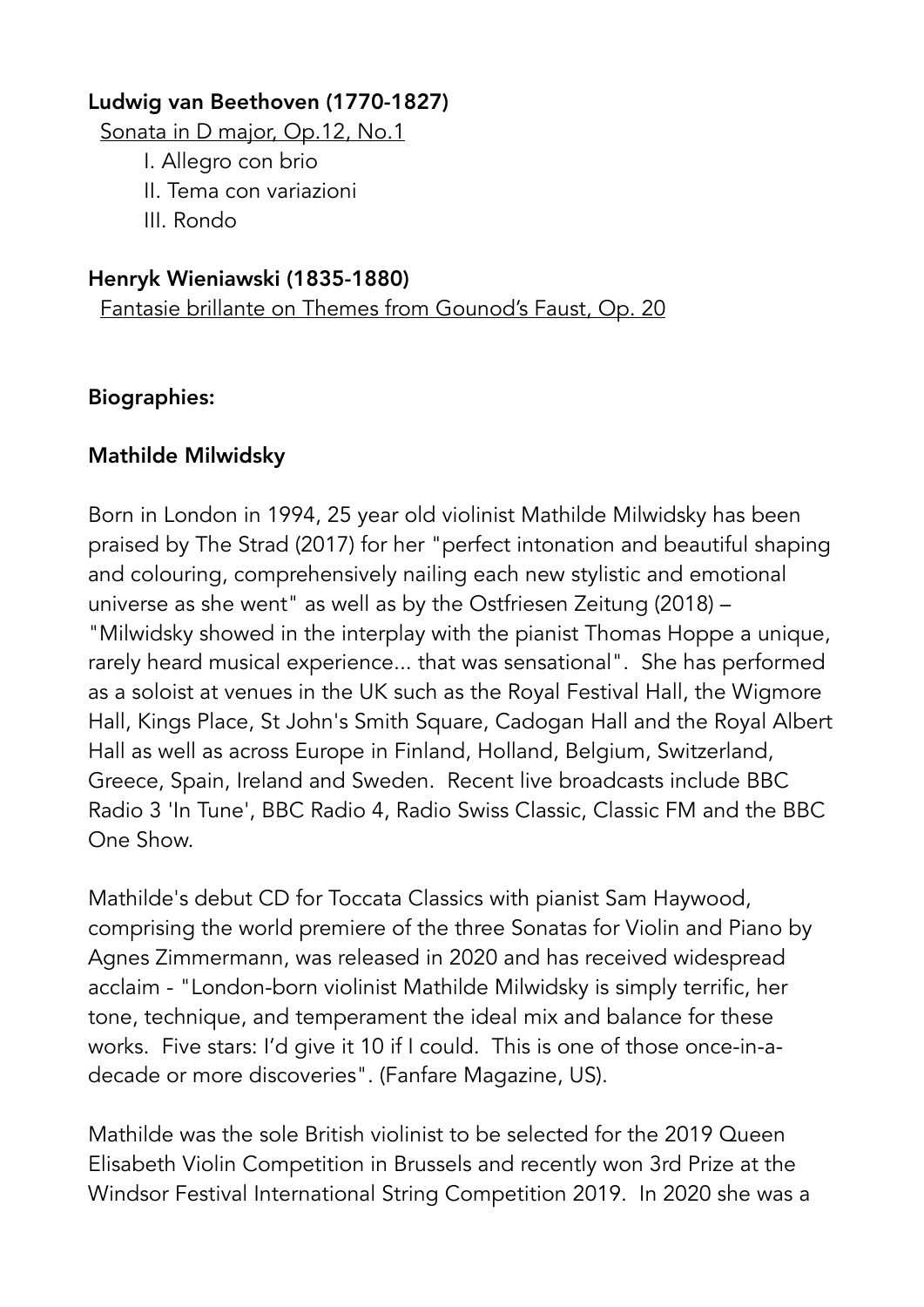major prizewinner at the Peter Pirazzi Stiftung Competition (Frankfurt) and became a scholarship-holder of Deutsche Stiftung Musikleben (Hamburg). At the inaugural Aurora Music Competition 2018 (Sweden) the jury, chaired by Gordan Nikolic, unanimously awarded her First Prize, alongside the Audience Prize. Mathilde is a semi-finalist laureate of the 2018 International Joseph Joachim Violin Competition Hanover and won the String Section of the 2017 Royal Overseas League Music Competition. She became a St John's Smith Square Young Artist for the 2017/18 season, for which she gave the world premiere of a piece written for her by the acclaimed composer Sally Beamish.

She is regularly invited to festivals such as Prussia Cove, East Neuk, Fraenkische Musiktage, Musikdorf Ernen, Musique à Marsac, Lichfield, Presteigne, Peasmarsh, Kings Lynn and Roman River, collaborating with musicians such as Anthony Marwood, Thomas Hoppe, Lilli Maijala, Avi Avital, Huw Watkins, Rosanne Philippens, Christian Poltéra, Hariolf Schlichtig, Christoph Richter and Ksenija Sidorova, as well as woodwind principals of the Philharmonia and die Deutsche Kammerphilharmonie Bremen. Between 2011-2015 she was the first violinist of the Celan Quartet, with which she toured the UK and recorded a CD of Berg's Op 3 Quartet. She has worked closely with such esteemed composers as Cheryl Frances-Hoad, Huw Watkins, Sally Beamish and David Matthews. In 2021 Mathilde attends the Verbier Festival Academy on the Soloist & Chamber Music Programme.

Mathilde's studies began at the Royal College of Music Junior Department where she was a Tsukanov Scholar taught by Viktoria Grigoreva and David Takeno. She was then offered a place at Trinity College, Cambridge but instead studied at the Royal Academy of Music as a full scholarship student under György Pauk, graduating in July 2017 with First Class Honours and the Regency Award for notable achievement, the Louise Child Memorial Prize for highest-achieving graduate and the Marjorie Heyward Fund for the highest violin mark of the year. She is currently studying under Professor Mi-kyung Lee at the Hochschule für Musik und Theater München.

Generous scholarships have supported her studies, including awards from the Hattori Foundation, Deutsche Stiftung Musikleben, the Countess of Munster Musical Trust, the Philharmonia Orchestra's Martin Musical Scholarship, the Drake Calleja Foundation and the Tillett Trust.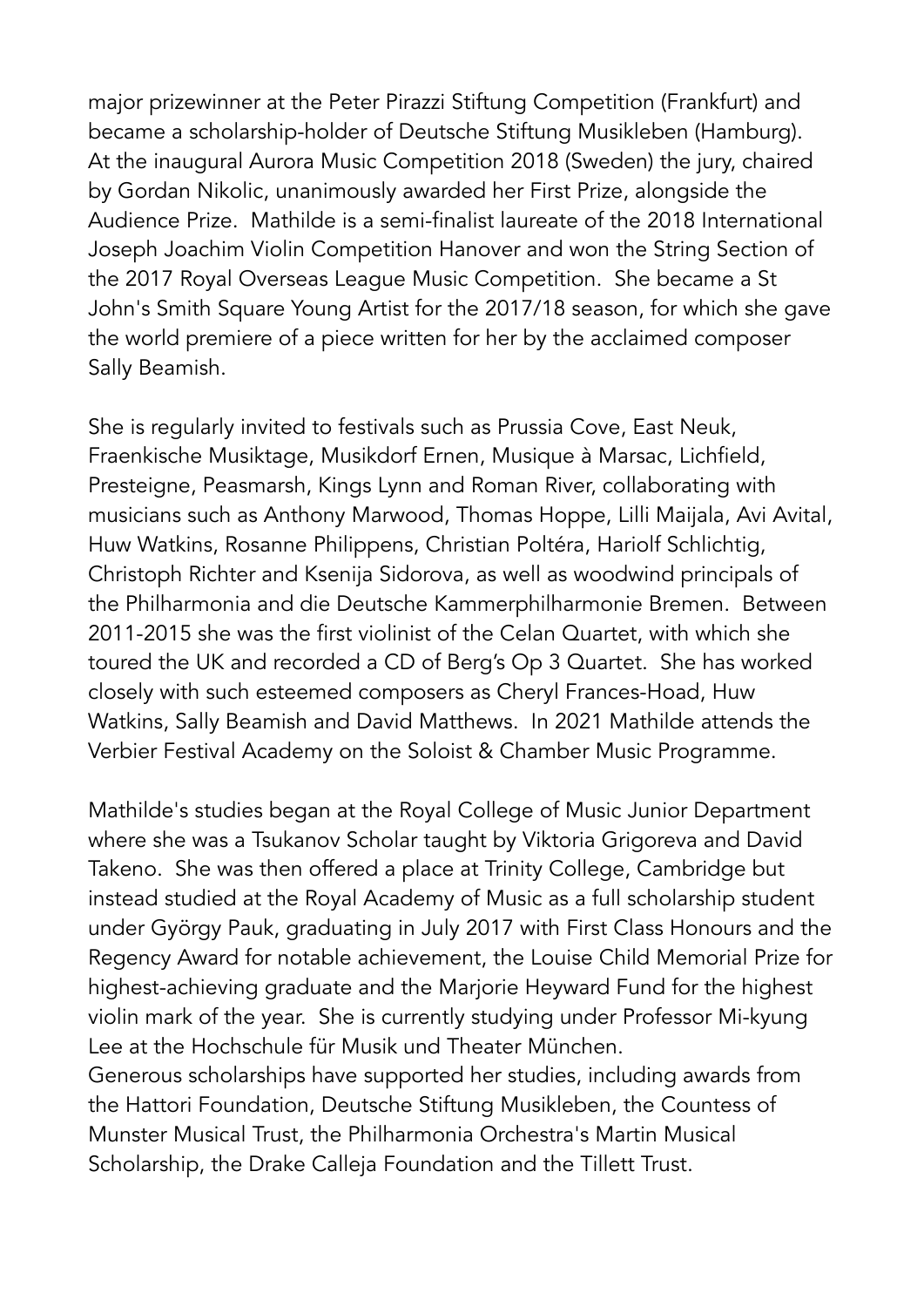Additional inspiration has come from members of the London Haydn Quartet and masterclasses with violinists such as Leonidas Kavakos, Maxim Vengerov, Mihaela Martin, Pierre Amoyal, Gerhard Schulz, Miriam Fried and Igor Ozim.

Mathilde currently plays on a Ventapane (1795) from the Deutschen Musikinstrumentfonds of the Deutsche Stiftung Musikleben.

#### Joseph Havlat

Joseph Havlat was born in Hobart, Australia, and studied at the Royal Academy of Music in London under Prof. Joanna MacGregor from 2012-18, where he received his BMus and MMus with distinction, including awards for exceptional merit in studentship and the highest recital mark for a postgraduate pianist. Joseph has performed in major concert venues around the UK and in Europe, America, Japan and Australia as a soloist and as part of chamber groups.

In 2019 he was made a Young Artist at St. John's Smith Square where he is to give recitals in the 2020/21 season, and also was awarded the first prize in the keyboard section of the Royal Overseas League Music Competition. The same year he was also made a Young Artist of the Oxford Lieder Festival alongside fellow Australian mezzo-soprano Lotte Betts-Dean, with whom he works regularly in both standard and contemporary Classical spheres.

He is a keen chamber musician, performing frequently with multiple other groups - Tritium (clarinet) trio, Trio Derazey and the two-piano Duo Ex Libris, as well as frequently collaborating in many other chamber music scenarios. He is also a member of the LSO percussion ensemble with whom he has released a CD on the LSO Live label, including the premiere recording of John Adams' two-piano work 'Roll Over Beethoven'. Passionate about modern and contemporary music, he is a founding member and original artistic director of contemporary music collective Ensemble x.y..

During his time studying he gave performances of concertos by Ligeti, Messiaen, Stravinsky and others, which has led him to collaborate with such composers as Michael Finnissy, Sir Harrison Birtwistle, Gerald Barry and Thomas Larcher. He is also an avid composer, having written for the aforementioned ensembles, and views his compositional work as intrinsic to